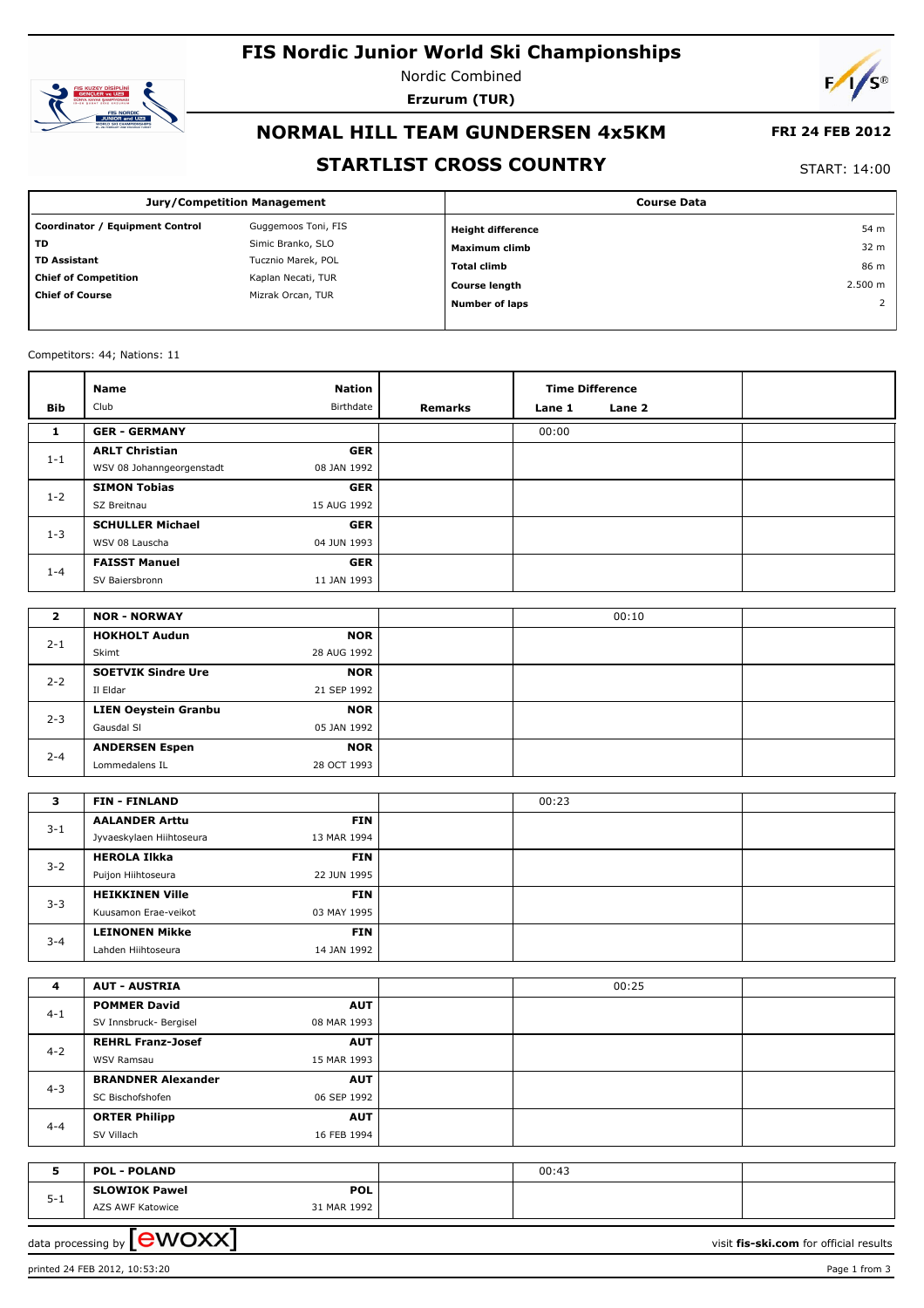# **FIS Nordic Junior World Ski Championships**



П

Nordic Combined **Erzurum (TUR)**



## **NORMAL HILL TEAM GUNDERSEN 4x5KM**

#### **FRI 24 FEB 2012**

### **STARTLIST CROSS COUNTRY**

т

T

START: 14:00

|                         | Name                                   | <b>Nation</b>      |         |        | <b>Time Difference</b> |  |
|-------------------------|----------------------------------------|--------------------|---------|--------|------------------------|--|
| Bib                     | Club                                   | Birthdate          | Remarks | Lane 1 | Lane 2                 |  |
|                         | <b>CIESLAR Adam</b>                    | <b>POL</b>         |         |        |                        |  |
| $5 - 2$                 | AZS AWF Katowice                       | 18 DEC 1992        |         |        |                        |  |
|                         | <b>GASIENICA Andrzej</b>               | <b>POL</b>         |         |        |                        |  |
| $5 - 3$                 | TS Wisla Zakopane                      | 04 NOV 1993        |         |        |                        |  |
|                         | <b>BIELA Stanislaw</b>                 | <b>POL</b>         |         |        |                        |  |
| $5 - 4$                 | UKS SOLTYSIANIE STARE BYSTRE           | 02 APR 1994        |         |        |                        |  |
|                         |                                        |                    |         |        |                        |  |
| 6                       | <b>RUS - RUSSIA</b>                    |                    |         |        | 00:48                  |  |
|                         | <b>MASTIEV Samir</b>                   | <b>RUS</b>         |         |        |                        |  |
| $6 - 1$                 | Ekaterinburg                           | 13 JAN 1993        |         |        |                        |  |
|                         | <b>GUBIN Alexey</b>                    | <b>RUS</b>         |         |        |                        |  |
| $6 - 2$                 | Moskau                                 | 05 SEP 1992        |         |        |                        |  |
|                         | <b>KLIMOV Evgeniy</b>                  | <b>RUS</b>         |         |        |                        |  |
| $6 - 3$                 | Moskau Gebiet                          | 03 FEB 1994        |         |        |                        |  |
|                         | <b>BARKOV Viacheslav</b>               | <b>RUS</b>         |         |        |                        |  |
| $6 - 4$                 | Moskau                                 | 28 FEB 1992        |         |        |                        |  |
|                         |                                        |                    |         |        |                        |  |
| $\overline{\mathbf{z}}$ | <b>USA - UNITED STATES</b>             |                    |         | 00:56  |                        |  |
| $7 - 1$                 | <b>WARD Michael</b>                    | <b>USA</b>         |         |        |                        |  |
|                         | Steamboat Sprgs Winter Sprts Club      | 23 DEC 1992        |         |        |                        |  |
| $7 - 2$                 | <b>LYNCH Erik</b>                      | <b>USA</b>         |         |        |                        |  |
|                         | Steamboat Sprgs Winter Sprts Club      | 09 JUN 1994        |         |        |                        |  |
| $7 - 3$                 | <b>FIELD Clifford</b>                  | <b>USA</b>         |         |        |                        |  |
|                         | Steamboat Sprgs Winter Sprts Club      | 29 SEP 1992        |         |        |                        |  |
| $7 - 4$                 | <b>LOOMIS Adam</b>                     | <b>USA</b>         |         |        |                        |  |
|                         | Steamboat Sprgs Winter Sprts Club      | 19 MAR 1992        |         |        |                        |  |
|                         |                                        |                    |         |        |                        |  |
| 8                       | <b>ITA - ITALY</b>                     |                    |         |        | 00:58                  |  |
| $8 - 1$                 | <b>COSTA Samuel</b><br>G.S. FIAMME ORO | ITA<br>30 NOV 1992 |         |        |                        |  |
|                         | <b>TOMIO Roberto</b>                   | ITA                |         |        |                        |  |
| $8 - 2$                 | U.S. Dolomitica                        | 26 OCT 1992        |         |        |                        |  |
|                         | <b>MAIERHOFER Manuel</b>               | ITA                |         |        |                        |  |
| $8 - 3$                 | S. C. Gardena                          | 17 DEC 1992        |         |        |                        |  |
|                         | <b>RUNGGALDIER Mattia</b>              | ITA                |         |        |                        |  |
| $8 - 4$                 | G.S. FIAMME GIALLE                     | 03 MAY 1992        |         |        |                        |  |
|                         |                                        |                    |         |        |                        |  |
| 9                       | <b>JPN - JAPAN</b>                     |                    |         | 01:02  |                        |  |
|                         | <b>DENDA Toshihisa</b>                 | <b>JPN</b>         |         |        |                        |  |
| $9 - 1$                 | Iiyama-kita High School                | 20 JUN 1993        |         |        |                        |  |
|                         | <b>KAGA Takuya</b>                     | <b>JPN</b>         |         |        |                        |  |
| $9 - 2$                 | Akita Hokuyou High School              | 30 MAR 1994        |         |        |                        |  |
|                         | YAMAMOTO Go                            | <b>JPN</b>         |         |        |                        |  |
| $9 - 3$                 | Oyama High School                      | 27 JAN 1995        |         |        |                        |  |
|                         | <b>WATANABE Takehiro</b>               | <b>JPN</b>         |         |        |                        |  |
| $9 - 4$                 | Inawashiro High School                 | 13 JUL 1993        |         |        |                        |  |
|                         |                                        |                    |         |        |                        |  |
| 10                      | <b>SLO - SLOVENIA</b>                  |                    |         |        | 02:27                  |  |
| $10 - 1$                | <b>TURJAK Alen</b>                     | <b>SLO</b>         |         |        |                        |  |
|                         | SSK Mislinja                           | 03 JUN 1992        |         |        |                        |  |
| $10-2$                  | <b>DRINOVEC Mitja</b>                  | <b>SLO</b>         |         |        |                        |  |

data processing by  $\boxed{\text{ewOX}}$ 

Nsk Trzic trifix

22 FEB 1996